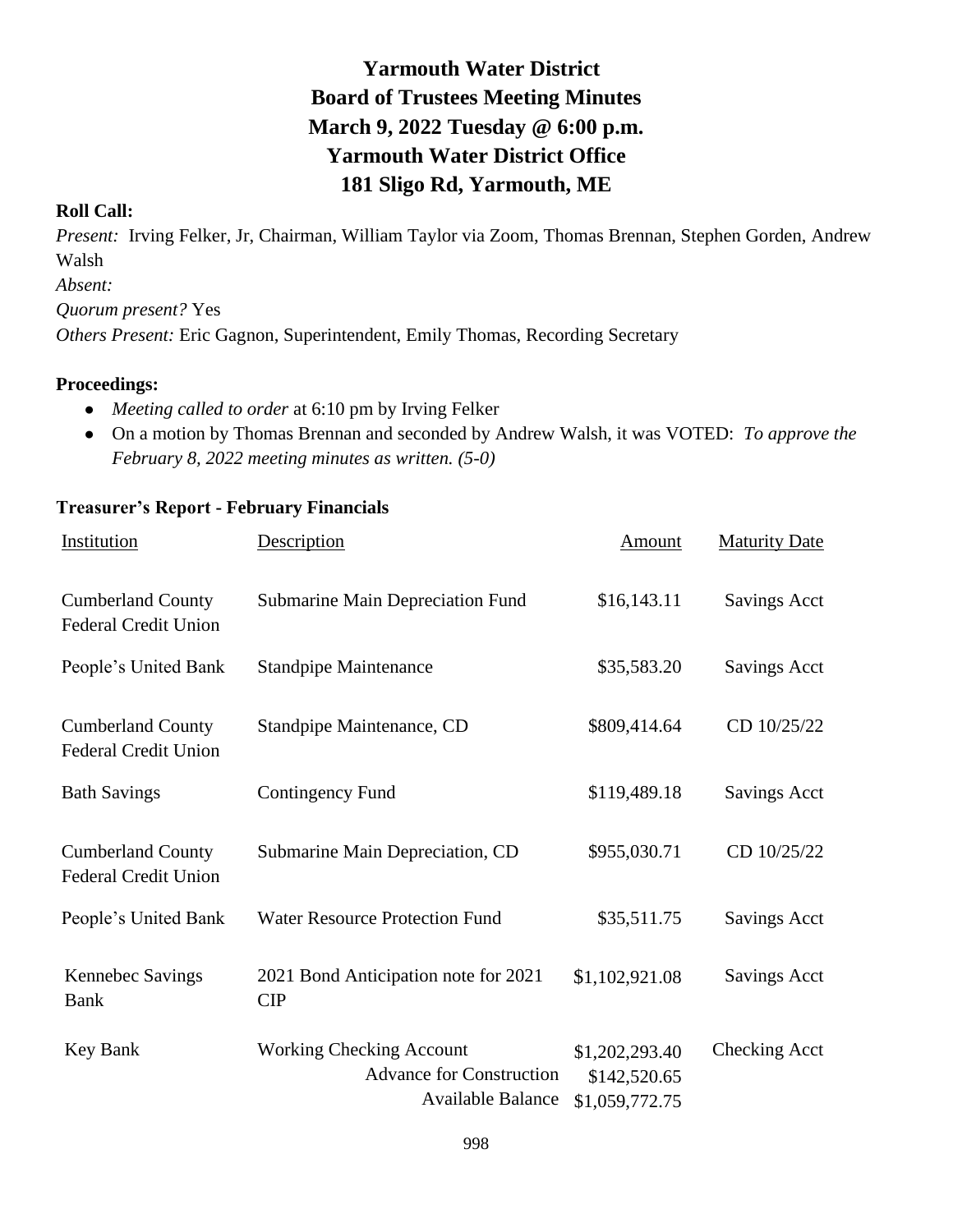# Total Special Funds \$4,133,866.42

Supt Gagnon reported changes including the monthly contributions and interest on all accounts. One difference this month was 2 deposits to the Submarine Savings Account due to last month's check coming in late. On a motion by Andrew Walsh, seconded by Stephen Gorden it was VOTED: *To approve February Treasurer's Report as written.* (5-0)

The February disbursements were discussed. On a motion by William Taylor and seconded by Stephen Gorden it was VOTED: *To approve the February 2022 disbursements as written.* (5-0)

# **Communications**

• School system lead testing: Supt Gagnon reports the results for the Yarmouth Middle School and High School. Of the 21 fixtures tested at the high school, 5 came back above the threshold. The letters to parents the certification have been done. In the middle school 24 were fixtures tested, 20 came back above the threshold. There was a plumber who came in to replace everything after they had been shut down. As these are being replaced, they will be retested. The elementary school and Rowe School are awaiting results, but testing has been completed.

# **Old Business**

- North Yarmouth Capital Improvements Project: Supt Gagnon reported that the pumps have been in service for about a week and a half and overall, everything has gone over really smoothly. The leak in the underground piping is still planned to be fixed once the ground is thawed.
- Solar Project: Supt Gagnon reported the preliminary board meeting with the town went well. North Yarmouth has a consultant engineer who is helping the planning board go through applications which have made things go smoothly. YWD is on the agenda for the April 12th board meeting which is the first step to get the project started. A lease is not presented until the final planning board committee approval.
- Workshops: The first one went well and was very informative. Mueller agreed to a meeting on the 30th for 2 more workshops at 2pm and 4pm.

# **New Business**

• None to report

# **Operations**

- February 2022 Production Reports, Supt Gagnon reported some leaks this month, but overall production was very close to last year. There were a couple instances where there were big sways due to the leaks, but they were all fixed very quickly.
- Current Work:
	- Water Main Repairs all of these have been circumferential breaks due to the cast iron piping. This allows a usual quick fix.
		- Drinkwater Point Customer Side Service Repair
		- Newell Main Repair
		- Rand Road Main Repair
		- Sea Meadows Main Repair occurred at the end of the line right before 2-3 houses. About 250 gallons a minute were coming out onto the street. A call came in quickly for this, it was isolated and repaired.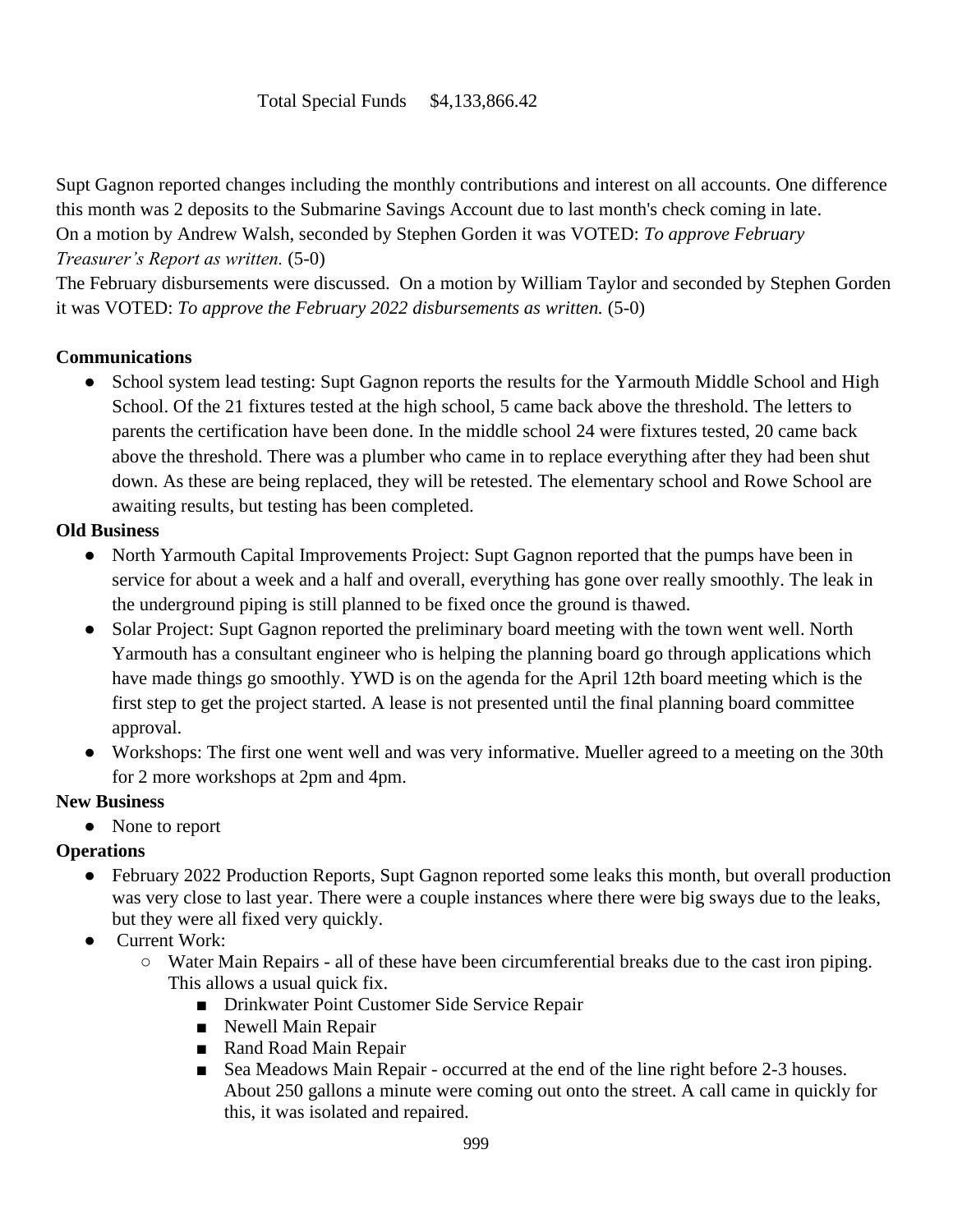- Broad Cove Woods Main Repair
- Well Pump Motors Annual Service, the motors are greased and the oils are changed every winter during the slower time. Some of the older wells have been receiving a little more than normal maintenance. Older equipment is getting replaced for a more efficient flow.

# **Other**

- Ductile Iron vs Cast Iron, Supt Gagnon discussed the differences between these irons. Cast iron isn't really used anymore. Ductile iron is less susceptible to rust and has a cement lining and is wrapped in poly to help prevent it.
- Repair Submarine Main, Supt Gagnon reached out to a couple engineers and local contractors, though hasn't heard back yet, on how to do this repair and get an estimate.
- Bridge Crossing Costs, a small section of East Main Street was done. It was about \$900 per foot. The current estimate is about \$600-900 a foot, and these are usually insulated with a different installation process.

At 7:05 p.m., on a motion by Stephen Gorden, seconded by Thomas Brennan, it was VOTED: *To adjourn the regular monthly meeting. (5-0)*

> Minutes submitted by: Emily Thomas, Recording Secretary

Minutes filed by:

Thomas Brennan, clerk